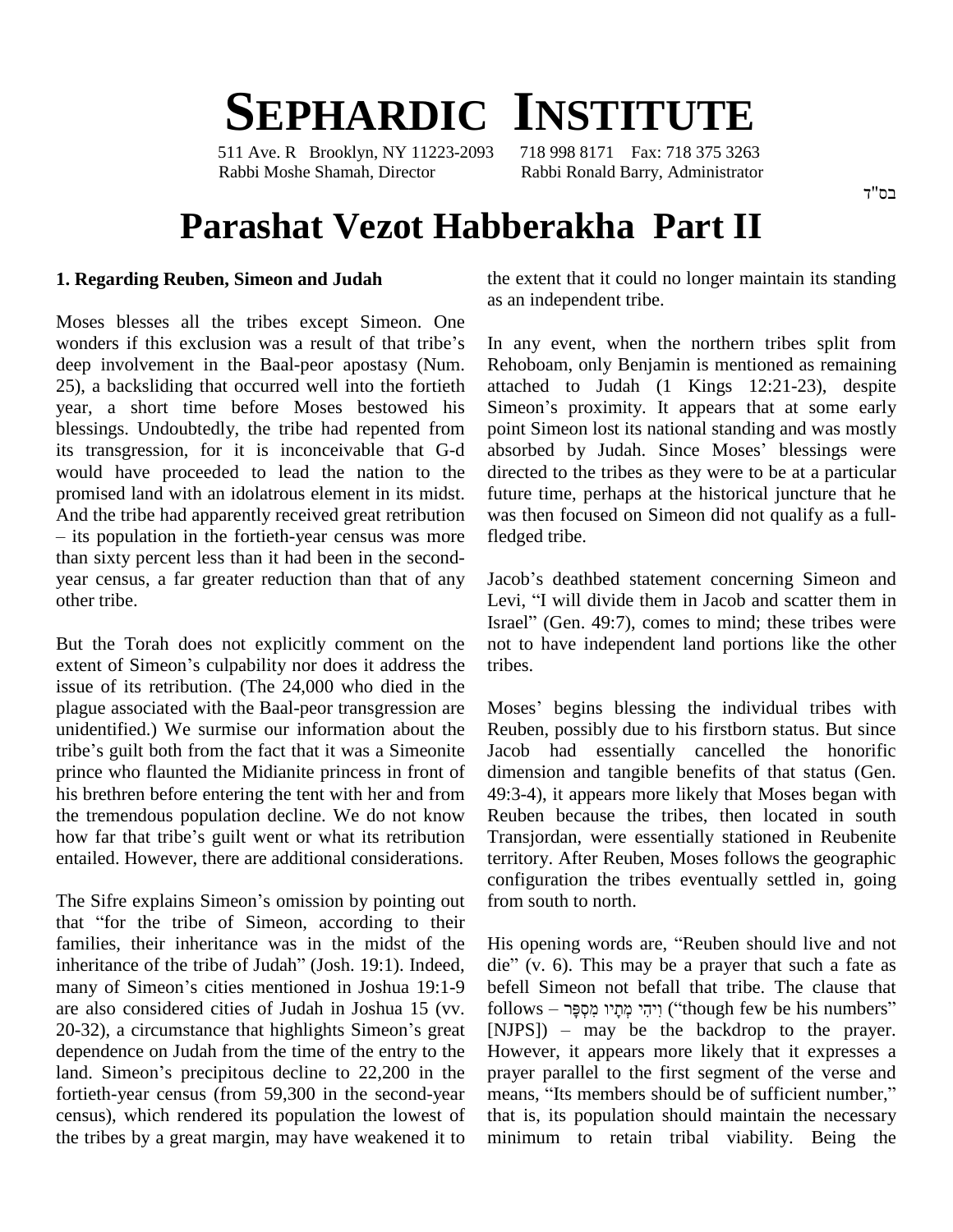southernmost tribe on the Jordan's eastern bank, southernmost tribe on the Jordan's eastern bank, 7; Nu<br>Reuben's position was continually vulnerable, much indica more than most, if not all, of the other tribes. When Reuben's position was continually vulnerable, much ind<br>more than most, if not all, of the other tribes. When cha<br>the tribe's leaders brought up their desire to take their lea inheritance on the eastern side of the Jordan the issue of security was not raised; they were confident and optimistic. As it turned out, Reuben persevered on its speaks of those instances of Israel's complaints that land until the beginning of the Assyrian exile of the northern kingdom in the late eighth century (1 Chron. 5:6).

How the blessings, prayers and prophecies of the Torah relate to the nation's history and to the books of quoting G-d, "I tested you at the waters of Meribah" the Prophets and the Writings are subjects of great profundity; they are especially difficult given that prophetic writing involves a significant degree of metaphor. metaphor. independent<br>The si<br>Moses' blessings to Judah are completely focused on perspe

The si<br>Moses' blessings to Judah are completely focused on perspe<br>that tribe's involvement in military campaigns, an Moses' blessings to Judah are completely focused on pothat tribe's involvement in military campaigns, an aspect of Jacob's blessing to that tribe (Gen. 49:8-12). However, there is no reference to kingship or material aspect of Jacob's blessing to that tribe (Gen. 49:8-12). **2. Leviís Blessing**

The blessing to Levi is extensive and detailed (Deut. 33:8-11). Comprising fifty-two words (excluding the relationships (Exod. 32:26-29). Up to this point Levi's the blessing to Levi is extensive and detailed (Deut. guilty 33:8-11). Comprising fifty-two words (excluding the relation relations)  $\gamma_2^2$  ["and to Levi he bless said?). Comprising fifty-two words (excluding the relation introductory words of וַלְלֵוֹי אָמַר<br>["and to Levi he ble said?"]) it far surpasses the word count of any other sing tribe except for that of Joseph, which also comprises fifty-two words.

Moses recounts to G-d some of Levi's praiseworthy characteristics, pointing out that the tribe has proven itself worthy of being in charge of religious service. A characteristics, pointing out that the tribe has proven<br>itself worthy of being in charge of religious service. At<br>הַמֶּיךָ (יִאִישׁ חֲסִידָךָ (יוֹשָׁי הַפִּידָ) (''Your ''Fo Thummim and Urim [oracular artifacts that assist in He begins with הַפִּירֶ לְאִישׁ הַחָּירֶךְ לְאִישׁ הַחֲסִידֶךָ ("Your "For they have observed Your precepts, Your<br>Thummim and Urim [oracular artifacts that assist in Covenant they have guarded." He then requests from gain Thummim and Urim [oracular artifacts that assist in Coven gaining insight into G-d's will] should be with Your G-d the *hasid* [the one who does *hesed* in accordance with and Y gaining insight into G-d's will] should be with Your G<br>*hasid* [the one who does *hesed* in accordance with and<br>Your will, that is, the one devoted to Your will]"). Since the high priesthood had already been granted to verse he reverts back to the singular and asks, Aaron and his descendants, some have translated this Since the high priesthood had already been granted to ve<br>Aaron and his descendants, some have translated this "F<br>to mean, "should be successfully maintained" against un anticipated contention.

The following words in the verse present a difficulty: produ<br>produo in the verse present a difficulty: of tho<br>www. אֲשֶׁר נִסִּיתוֹ בְּמֵסָּה תְּרִיבֵהוּ עַל-מֵיֹ ('whom You tested him, t The following words in the verse present a difficulty: of th<br>אֱשֶׁר נִסִּיתוֹ בְּמֵסָּה תְּרִיבֵהוּ עַל-מֵי מְרִיבָה<br>at Massah and strove with at the waters of Meribah" very [v. 8]). However, Massah and Meribah were places where Israel tested and strove with G-d (Exod. 17:2,

7; Num. 20:13; Deut. 6:16). This statement may indicate that even when the nation complained and challenged G-d, the Levites, or at least the Levite leaders, remained faithful. With poetic license (using challenged G-d, the Levites, or at least the Levite<br>leaders, remained faithful. With poetic license (using<br>phrases that contain assonant poetic play: פִסְיתוֹ leaders, remained faithful. With poetic license (using<br>phrases that contain assonant poetic play: פְּהוּ נִסְיתוּ<br>מְרִיבֵהוּ, Yoses makes a reversal. He phrases that contain assonant poetic play: Israelis that contain assonant poetic play: resulted from material deprivation as G-d testing man, which of course they surely also were, even if that dimension had not been explicitly brought out in the relevant narratives. This is similar to the psalmist dimension had not been explicitly brought out in the relevant narratives. This is similar to the psalmist quoting G-d, "I tested you at the waters of Meribah" (Ps. 81:8). Although G-d castigated Moses and Aaron at the waters of Meribah for a shortcoming they manifested there (Num. 20:12), that matter was independent of the basic test, which they had passed. The sin of Moses and Aaron is here placed in clearer perspective.

Moses relates how Levi's commitment to G-d has been absolute, overriding all other considerations, including those of the closest family relationships. Many take this as a reference to the aftermath of the golden calf apostasy, when the tribe of Levi Many take this as a reference to the aftermath of the golden calf apostasy, when the tribe of Levi<br>distinguished itself by heeding Moses' call to put all guilty parties to death regardless of personal distinguished itself by heeding Moses' call to put all blessing is in the singular form. (One wonders if the singular is intended to allude to a later individual whose overarching spiritual eminence stands for the tribe. Rabbi S. D. Sassoon thought the singular pointed to the prophet Jeremiah, a matter we will touch upon shortly.)

At this point (Deut. 33:9) Moses turns to the plural: For they have observed Your precepts, Your At this point (Deut. 33:9) Moses turns to the plural:<br>"For they have observed Your precepts, Your<br>Covenant they have guarded." He then requests from "For they have observed Your precepts, Your<br>Covenant they have guarded." He then requests from<br>G-d that "they should teach Your ordinances to Jacob Covenant they have guarded." He then requests from<br>G-d that "they should teach Your ordinances to Jacob<br>and Your instruction to Israel," they should perform the incense service and offer the sacrifices. In the final verse he reverts back to the singular and asks, Hashem bless his substance and favor his undertakings." The term פַעֲל יָדָיו appears to be particularly directed toward spiritual endeavors and productivity as the verse continues: "Smite the loins of those that rise against him and of those that hate him, that they not rise again"  $(33:11)$ . Moses knew very well the threat to the authority of spiritual leaders; he had to contend with Korah, Dathan and Abiram, and others. Unfortunately, biblical history is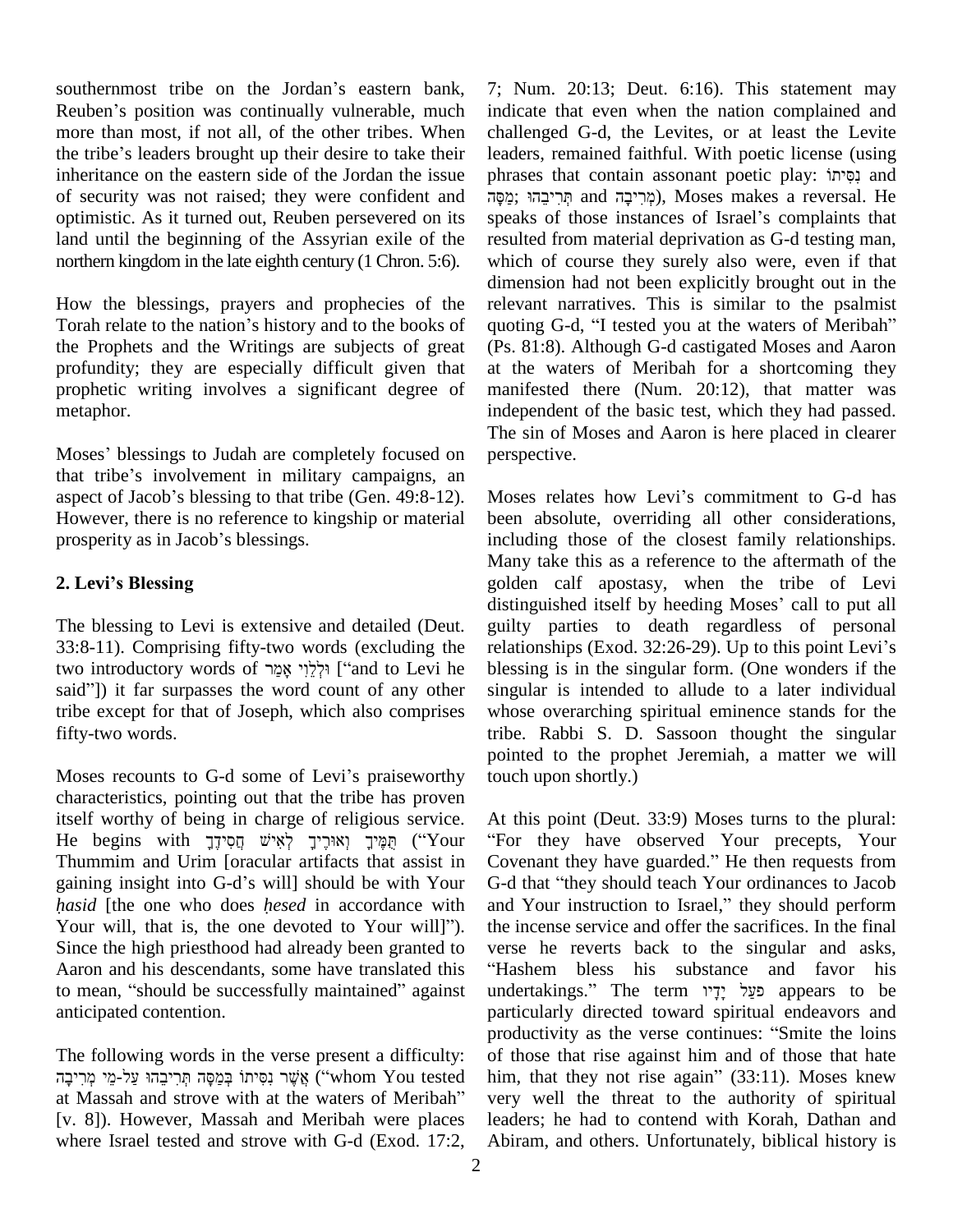replete with instances of rebellions. The post-Mosaic individual from the tribe of Levi to whom these phrases seem aptly to apply is the priestly prophet Jeremiah.

the chastised Simeon and Levi tribes as subdued and distanced from leadership, and denied them his personal blessings for at least certain of their endeavors (Gen. 49:5-7). Here, Levi is seen to have risen to the highest level of prominence. The net effect of the two prophecies strengthens the notion that the destiny of a tribe (or a nation or individual) is not finally determined in advance and the proper exercise his own selection and G-d's extensive involvement of free will may overcome any possible decree.

#### **3. Benjamin and Joseph**

3. Benjamin and Joseph<br>
of<br>
Benjamin is termed "beloved of Hashem" (33:12). th of Jos<br>Benjamin is termed "beloved of Hashem" (33:12). the two<br>One wonders if Jacob's love for him plays a role in private this. Perhaps a manifestation of this love is the fact that when Israel insisted on establishing a kingship, G-d selected Saul, from the tribe of Benjamin, to be glimpse into Ephraim's future would reveal the the king. Moses foresees G-d protecting the tribe (as with a canopy from above) and dwelling between the the king. Moses foresees G-d protecting the tribe (as trem<br>with a canopy from above) and dwelling between the So<br>tribe's "shoulders." The latter imagery probably refers exte to the location of a portion of Jerusalem, which tribe's "shoulders." The latter imagery probably refers externed to the location of a portion of Jerusalem, which its recontained at least part of the temple, in Benjamin's territory (just north of Judah).

The blessing to Joseph, directed to the two tribes The latter may mean "upon the brow of the [one who Manasseh and Ephraim that stemmed from him, contains the most elaborate description of material bounty and military prowess of all the tribes. Joseph is 2 Kings 11:12) or "to the one set apart seen as a major leader of the nation, a provider and [distinguished] from his brothers" (related to the root protector, consistent with the denouement of the Genesis narratives concerning him and his brothers.

Genesis narratives concerning him and his brothers. Jose<br>יוֹסֵף<br>The blessing begins with "Blessed of Hashem is his follo  $\begin{array}{c} \text{if the } 1 \text{ if the } 3 \text{ if the } 3 \text{ if the } 4 \text{ if the } 5 \text{ if the } 5 \text{ if the } 6 \text{ if the } 6 \text{ if the } 7 \text{ if the } 6 \text{ if the } 7 \text{ if the } 7 \text{ if the } 7 \text{ if the } 7 \text{ if the } 7 \text{ if the } 7 \text{ if the } 7 \text{ if the } 7 \text{ if the } 7 \text{ if the } 7 \text{ if the } 7 \text{ if the } 7 \text{ if the } 7 \text{ if the } 7 \text{ if the } 7 \text{ if the } 7 \text{ if the$ The blessing begins with "Blessed of Hashem is his foll land" (Deut. 33:13), and clause after clause details and Jos enriches it. Irrigation will come "from the bounty of part heaven, the dew, and from the depths that lie enriches it. Irrigation will come "from the bounty of par<br>heaven, the dew, and from the depths that lie and<br>beneath." This leads to [blessed] "From the bounty of Jac heaven, the dew, and from the depths that lie and<br>beneath." This leads to [blessed] "From the bounty of Jacot<br>the crops brought forth by the sun" and of those is the nurtured by the moons (v. 14). Then come the the context the crops brought forth by the sun" and of those is<br>nurtured by the moons (v. 14). Then come the th<br>resources derived from "the top of the ancient murtured by the moons (v. 14). Then come the the despective the everlasting of the ancient mountains and the bounty of the everlasting hills" (v. In M 15), probably referring to wood and mineral wealth as metal mountains and the bounty of the everlasting hills" (v. In Moses' final verse regarding Joseph he employs the 15), probably referring to wood and mineral wealth as metaphor of a firstling bull, perhaps alluding to well as t established and reliable.) An all-encompassing

In Jacob's deathbed prophecies he saw the future of Mount Sinai (see our preceding study on this Jacob's deathbed prophecies he saw the future of Mount Sinai (see our preceding study on this statement concludes the first phase of the blessing, tatement concludes the first phase of the blessing,<br>From the bounty of the land and its fullness" (v. statement concludes the first phase of the blessing,<br>"From the bounty of the land and its fullness" (v. 16a), followed by ויִרְצוֹן שֹׁכְנִי מָנֶה ("and with the favor of "From the bounty of the land and its fullness" (v. 16a), followed by וּרְצוֹן שׁכְנִי סְנֶה ("and with the favor of Him who dwells in the bush" [v. 16b]). The latter statement refers to the divine presence that dwelled at Mount Sinai (see our preceding study on this *parashah*), which Moses encountered at the burning bush on the occasion of his initial prophetic communication that launched him on his mission.

> Why did Moses cite this particular description of G-d at this juncture, the only time G-d is so described in Tanakh? Perhaps it indicates that Moses was recalling at this juncture, the only time G-d is so described in<br>Tanakh? Perhaps it indicates that Moses was recalling<br>his own selection and G-d's extensive involvement with him, cajoling and enticing him to accept the responsibility to lead Israel into a covenantal relationship with Him. Upon contemplating the future of Joseph, especially Ephraim (the more successful of the two Joseph tribes as foreseen by Jacob in his private blessing to Joseph), he recognized the enormous potential for proper leadership. (The Joseph narratives in Genesis bring this out clearly.) But a enormous potential for proper leadership. (The Joseph<br>narratives in Genesis bring this out clearly.) But a<br>glimpse into Ephraim's future would reveal the tremendous problems that eventually beset that tribe. So perhaps Moses prayed that G-d would again be extensively involved to encourage that tribe to accept its responsibility to the covenant. its responsibility to the covenant.<br>Moses continued with, "They should come to the head

> Moses continued with, "They should come to the head<br>of Joseph," and, in the parallel clause, וִילְקַדְקִד נְזִיר אֶחֶיו Moses continued with, "They should come to the head<br>of Joseph," and, in the parallel clause, וִלְקִדְקד נְזִיר אֶחָיו.<br>The latter may mean "upon the brow of the [one who of Joseph," and, in the parallel clause, וּלְקִדְקד נְזִיר אֶחָיו.<br>The latter may mean "upon the brow of the [one who<br>wears the] crown from among his brothers" (based on rhe latter may mean "upon the brow of the [one who<br>wears the] crown from among his brothers" (based on<br>a well-attested meaning of  $\overline{z}$  [Lev. 8:9; 2 Sam. 1:10; wears the] crown from among his brothers" (based on<br>a well-attested meaning of נְגָר [Lev. 8:9; 2 Sam. 1:10;<br>2 Kings 11:12]) or "to the one set apart a well-attested meaning of נְזֵר [Lev. 8:9; 2 Sam. 1:10; 2 Kings 11:12]) or "to the one set apart<br>[distinguished] from his brothers" (related to the root<br>from which *nazir* derives). In Jacob's blessing to [distinguished] from his brothers" (related to the root from which *nazir* derives). In Jacob's blessing to Joseph he utters virtually the identical statement: תְּהָיָ which *nazir* derives). In Jacob's blessing to<br>h he utters virtually the identical statement: תְּהְיָין<br>
> ("They should be to the head of Joseph") Joseph he utters virtually the identical statement: תְּהְיֶיךָ ("They should be to the head of Joseph")<br>
> followed by יוֹקַדַּקִקד נִזְיר אֲחָיו Jacob's blessing of Joseph contains other similarities to that of Moses, particularly the invocation of the blessings of heavens and the depths lying beneath. The similarities in particularly the invocation of the blessings of heavens<br>and the depths lying beneath. The similarities in<br>Jacob's and Moses' blessings of Joseph – greater than and the depths lying beneath. The similarities in Jacob's and Moses' blessings of Joseph – greater than is the case with any other brother – seems to indicate Jacob's and Moses' blessings of Joseph – greater than<br>is the case with any other brother – seems to indicate<br>the constancy of that tribe's potential.

the constancy of that tribe's potential.<br>In Moses' final verse regarding Joseph he employs the metaphor of a firstling bull, perhaps alluding to In Moses' final verse regarding Joseph he employs the metaphor of a firstling bull, perhaps alluding to Joseph's having received firstborn rights (see 1 Chron.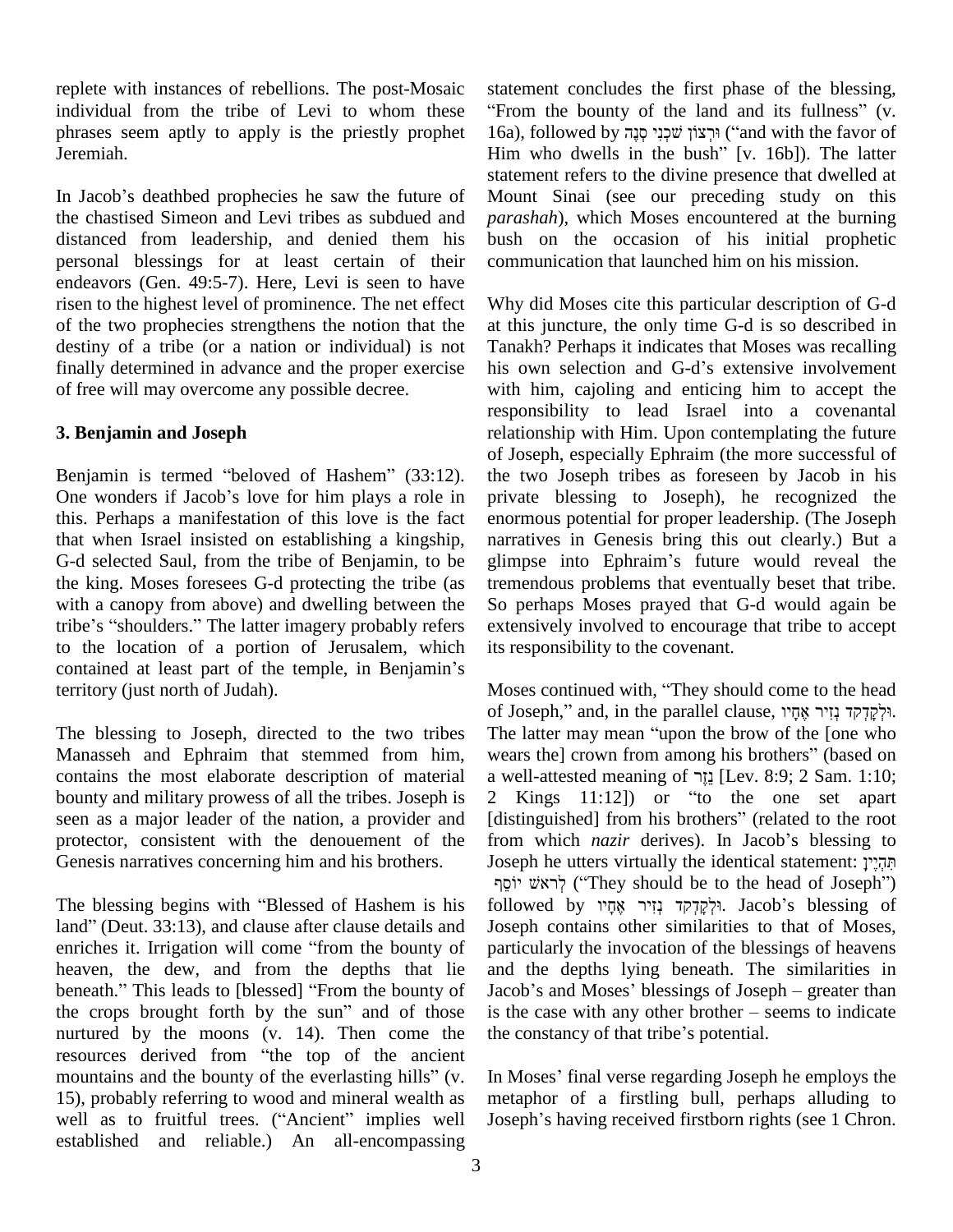$5:1-2$ ) and proceeds to prophesy about that tribe's military successes.

### **4. The Other Tribes**

Moses joins Issachar and Zebulun in the formulation 5. Number of their blessing, the only tribes so combined, *Ha* reflecting the close bond between them. They are seen as being prosperous and invite עַמִּים ("peoples" or The reflecting the close bond between them. They are seen<br>as being prosperous and invite עֲמִים ("peoples" or The fortibes") to the mountain presumably to celebrate with system as being prosperous and invite עֲמִים ("peoples" or "tribes") to the mountain presumably to celebrate with them when they "offer sacrifices of righteousness" for thanksgiving to G-d. Jacob had placed Zebulun on the brief Mediterranean and Moses alludes to such a location discu<br>by stating, "For they shall imbibe the opulence of the *Numi* Mediterranean and Moses alludes to such a location discus<br>by stating, "For they shall imbibe the opulence of the Numbs<br>sea and valuables concealed in sand" (Deut. 33:19). Rabbi Some commentators assume the latter refers to the murex snails, the source of the *tekhelet* dye (royal blue or purple) that was highly prized by the nobility of the ancient Near East.

Gad's blessing begins with "Blessed be He who enlarges Gad," the only one of the blessings that includes a blessing of G-d. Gad as well as Dan, who receives the blessing that follows, are pictured as Ronald Benun's extensive research in applying the

warriors, each compared to a lion of one type or other. insignalized with favor and filled with Hashem<sup>3</sup>s 1. T F<br>hlessing." His estate is described as יְדָרוֹם יִרְשָׁה ('the with Hashem's<br>n יָמ וְדָרוֹם יְרָשָׁה as יִדְרוֹם יִרְשָׂה ('the m Naphtali is "sated with favor and filled with Hashem's 1.<br>blessing." His estate is described as יָם וְדָרוֹם יְרָשָׁה ("the west [or the sea] and south he took possession of"). hessing." His estate is described as יִרְשָׂה יִרְשָׁה ("the west [or the sea] and south he took possession of").<br>As explained by *Targum Onqelos* – in accordance formation of the seal and strain accordance of the seal of west [or the sea] and south he took possession of").<br>As explained by *Targum Onqelos* – in accordance with the tribe's land portion as delineated in Joshua 19:32-39 – it includes the western and southern shores with the tribe's land portion as delineated in Joshua of Lake Tiberias, known to be extremely fertile land with adequate rainfall and springs.

Asher is described as "most blessed of the sons." Moses adds that he should be the "favored of the Asher is described as "most blessed of the sons."<br>Moses adds that he should be the "favored of the<br>brothers and should dip his foot in oil." The latter clause apparently refers to the fact that olives grew in brothers and should dip his foot in oil." The latter co<br>clause apparently refers to the fact that olives grew in 4.<br>Asher's territory in abundance. They also were known be Asher's territory in abundance. They also were known<br>to be the choicest. The Ramban explains that "most Asher's territory in abundance. They also were known<br>to be the choicest. The Ramban explains that "most<br>blessed of the sons" should be translated "most to be the choicest. The Ramban explains that "most<br>blessed of the sons" should be translated "most cl<br>blessed from the sons" and "favored of the brothers" th because the olive oil provisions he provided to the rest of the tribes were so loved.

Asher was on the northern border and thus in special need of security from powerful potential foes. Asher was on the northern border and thus in special exercise of security from powerful potential foes. The of accordingly, Moses prays that "your bolts should be h

iron and bronze and you should maintain your might iron and bronze and y<br>all your days."

We commented on the epilogue in our previous study.

#### **5. Number Symbolism in***Parashat Vezot Habberakhah*

The following is an application to our *parashah* of a system of number symbolism discovered to be present in biblical texts by Rabbi Solomon D. Sassoon. For a brief introduction to his work on this subject and a discussion with many examples, see our study *On Number Symbolism in the Torah from the Work of Rabbi Solomon D. Sassoon*. An aspect of the subject particularly relevant here but also attested throughout the Torah and certain other books of Tanakh is the special prominence and meaning attached to the numbers eight and thirteen (often appearing in tandem), as well as to the number seven, and their multiples. Briefly, seven seems to represent the old order, eight the covenant, and thirteen, recognition of the one G-d. Most of the following is taken from Ronald Benun's extensive research in applying the the one G-d. Most of the following is taken from insights taught by Rabbi Sassoon.

- 1. There are eight mentions of G-d's Tetragrammaton name, Y-H-V-H, in the blessings pericope. 2. The prologue and epilogue, which comprise four verses each, provide the blessings with an outer framework of eight verses. (The first verse of the chapter [33:1] is a superscription and does not enter into this count.)
- 3. Excluding the superscription (v. 1), the eighth verse (v. 9) begins with word number eighty from the beginning while the eighth verse from the end (v. 22) concludes with word number eighty counting from the end.

4. The eighth verse from the very beginning begins the blessing of Levi, carrier of the covenant and has thirteen words, the only verse in the chapter with thirteen words. The eighth verse from the end has eight words.

5. Not counting superscriptions (including the introductions to the various interior sections), the sections of Levi, Joseph and the epilogue contain exactly fifty-two words each (13 x 4), the section of Judah contains thirteen words and that of Gad<br>has twenty-six words. The superscription at the<br>beginning of the chapter (until Moses' first spoken has twenty-six words. The superscription at the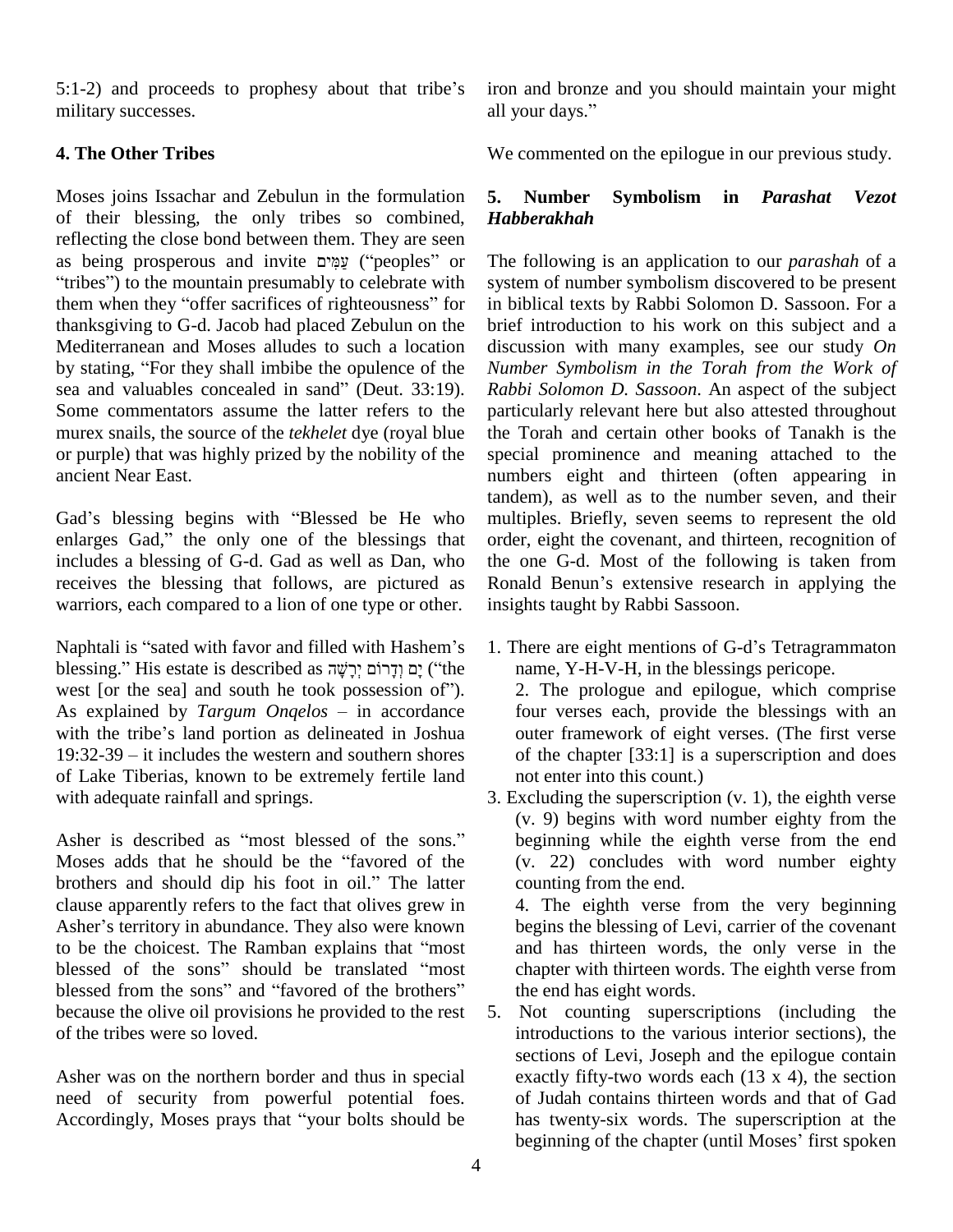word, which is the second word in the second verse) consists of thirteen words. The first seven  $verses - superscription, prologue and the blessings$ to Reuben and Judah  $-$  comprise seventy-eight words (13 x 6). Overlapping patterns are often manifest in biblical passages. words (13 x 6). Overlapping patterns are often Deut<br>manifest in biblical passages. comp<br>6. Within the blessings proper (beginning from  $\gamma\gamma$  of vassa

v. 6), there are sixty-five words  $(13 \times 5)$  that Within the blessings proper (beginning from יְחֵי of v.<br>v. 6), there are sixty-five words (13 x 5) that<br>precede the first use of the  $\tau$ - $\tau$ - $\tau$  ("bless") root (v. A 11) and sixty-five words following the last use of precede the first use of the  $\neg$ - $\neg$ - $\neg$  ("bless") root (v. **A**.<br>
11) and sixty-five words following the last use of<br>
the  $\neg$ - $\neg$ - $\neg$  root (v. 24), providing a symmetrical outer framework to that key word.

7. The blessings proper, excluding all superscriptions including interior ones, contain

210 words  $(80 + 130)$ .<br>8. Excluding all superscriptions, the blessings of<br>Leah's sons consist of ninety-one words  $(13 \times 7)$ , 8. Excluding all superscriptions, the blessings of<br>Leah's sons consist of ninety-one words (13 x 7),<br>while those of Rachel's sons consist of sixty-four words (8 x 8).

- 9. An apparent anomaly: The Leah-Zilpah group consists of 131 words while the Rachel- Bilhah group consists of seventy-nine words. Does this striking divergence (131 and 79 rather than 130 and 80 but nevertheless totaling  $210$ ) imply some level of mutual dependency?
- 10. The blessings to Zebulun and Issachar  $-$  the only tribes to be combined  $-$  with their superscription, contain twenty-one words  $(13 + 8)$ .

11. Joseph's five-verse blessing begins in the thirteenth verse from the beginning and concludes<br>in the thirteenth verse from the end (v. 17).<br>12. Excluding superscription, the two words  $\frac{1}{2}$ שׁכְנִי קוּגֶה – in the thirteenth verse from the end (v. 17).

referring to G-d as He who dwells at the burning bush or at Sinai, the location where the covenant referring to  $\tilde{G}$ -d as He who dwells at the burning 6<br>bush or at Sinai, the location where the covenant<br>was contracted – are the two central words of the blessing to Joseph. Word number twenty-six from  $\qquad 7.$  Bles was contracted – are the two central words of the blessing to Joseph. Word number twenty-six from the beginning of that blessing proper is  $\gamma$  $\psi$  and is word number twenty-six from its end. Excluding the verse 1 superscription, these two<br>words are also the two central words of the 9.<br>chapter, שִׁכְנֵי being number 162 from the words are also the two central words of the chapter, שְׁבְנִי being number 162 from the beginning and הָנֵה number 162 from the end.

#### **6. Overview of Deuteronomy**

As we have seen, Deuteronomy possesses an As we have seen, Deuteronomy possesses an<br>extraordinarily high degree of internal unity. Moses' valedictory address constitutes virtually the entire 11. Moses' Blessings (33) book. Through it, in his selection of topics and in their order, he leads the Israelites to a ratification of the

G-d-Israel covenant while adhering to the general principles of suzerain-vassal covenant format of the ancient Near East. This point may be illuminated by viewing a brief sequential outline of topic headings of Deuteronomy (including some subheadings) and comparing it with a scholarly summary of suzerainvassal covenant format of the ancient Near East.

#### **A. Outline of Topics in Deuteronomy:**

- 1. Brief Historical Account  $(1-3)$  Prologue to covenant ratification
- 2. Priming for Covenant Ratification (4)
- 3. Review of Original Covenant Enactment and<br>Decalogue (5)<br>4. Stipulations (6:1–26:15) Law Compendium Decalogue (5)
- 4. Stipulations  $(6:1-26:15)$  Law Compendium<br>a. *Misvot*  $(6:1-11:28)$  Covenant concept; derivatives of the first and second commandments; digression to relevant discussions; preliminary call for reaffirmation<br>in promised land (11:29-32)<br>b. *Huqim* (12:1–16:17) – Derivatives of in promised land (11:29-32)

commandments two through five: uprooting idolatry; sanctuary centralization; human dignity and dietary laws; festivals. Regulations<br>regarding the four national leadership groups<br>(16:18–18:22) introduce the following section regarding the four national leadership groups regarding the four national leadership groups<br>(16:18–18:22) introduce the following section<br>c. *Mishpatim* (19:1–25:16) – Interpersonal and  $(16:18-18:22)$  introduce the<br>c. *Mishpatim*  $(19:1-25:16)$ <br>"natural" law c. *Mishpatim* (19:1–25:16) – Interpersonal and<br>"natural" law<br>d. Concluding precepts – (25:17– 26:15)

- 5. Articulation of Covenant Relationship (26:16- 19; 27:9-10)
- 6. Future Completion of Covenant Reaffirmation  $(27)$  – Sacrifices with ceremonial meal; *arur* declarations (27)
- 7. Blessings and Curses (28)
- 8. Enactment of Covenant Ratification (29–30) National assembly; warning; elaboration of opportunity for repentance
- 9. Technical Details Attendant to Covenant opportunity for repentance<br>
Technical Details Attendant to Covenant<br>
Completion (31) – Confirmation of succeeding leader; writing the Torah; transmittal to priests and elders; providing for periodic public reading; designating witnesses; arranging for deposit of Torah in sanctuary reading; designating witnesses; arranging for<br>deposit of Torah in sanctuary<br>10. The Song (32) – Further warning and
- providing hope 10. The Song (32) – Furtl<br>providing hope<br>11. Moses' Blessings (33)
- 
- 12. Conclusion of Historical Record; Moses' passing away (32:48-52; 34)